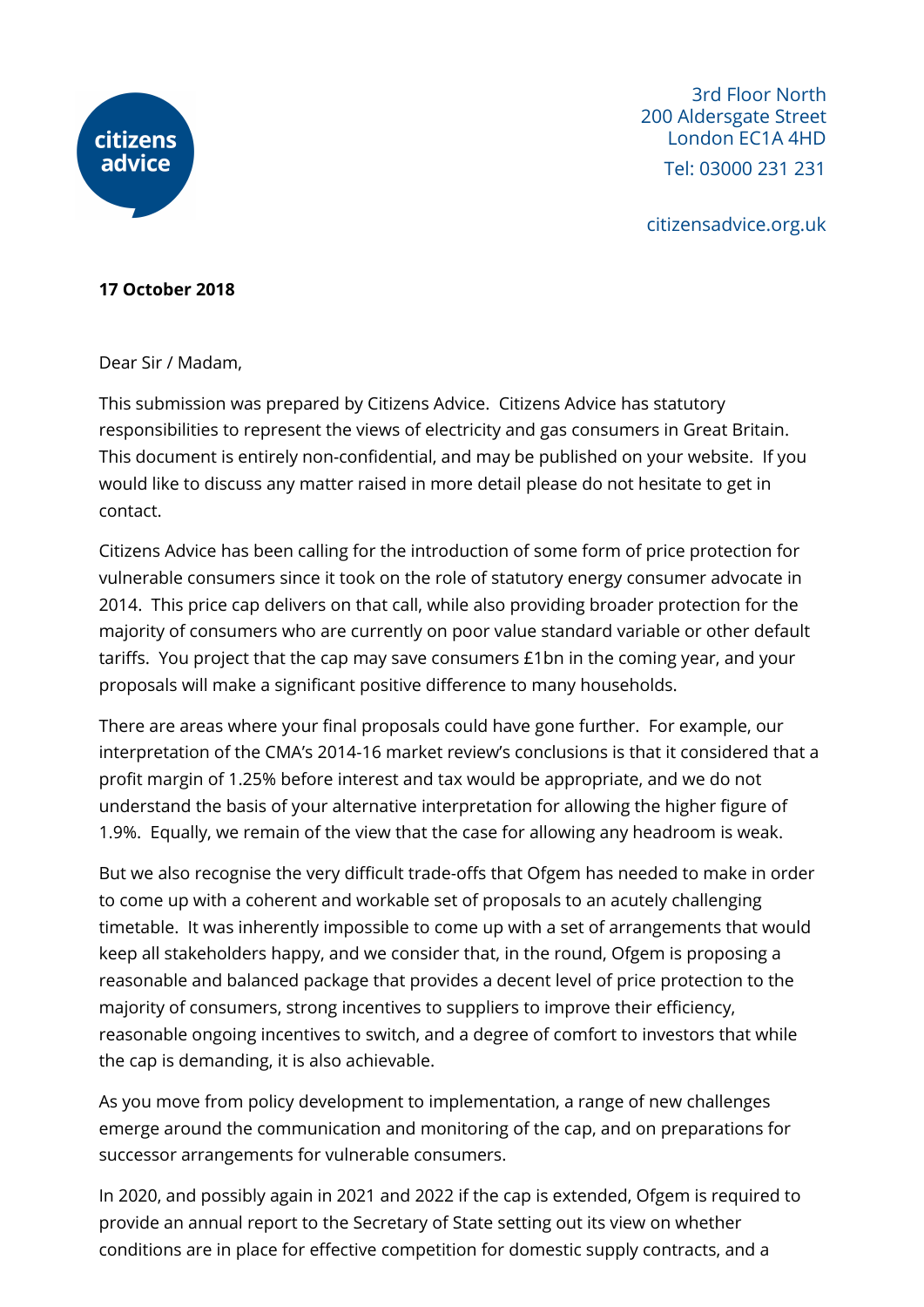recommendation to the Secretary of State on whether it should be extended for a further year. While no equivalent statutory requirement exists for 2019, we think that it would be useful for Ofgem to communicate its emerging thinking during that year. Its next State of the Market report, due around October 2019, would appear to be a natural vehicle for this. The Act did not prescribe the success measures or criteria that Ofgem should look for in reaching its recommendations. For reasons of accountability, predictability and transparency we think that you should look to publish and articulate the tests or criteria you will be looking to assess against in the coming months. We will be enhancing our own market monitoring to inform our views on whether conditions are improving or deteriorating under the caps, and we would be happy to discuss the kinds of metrics we are considering with your team.

On communication, the cap faces unfortunate headwinds in the shape of upward pressures in cost drivers, particularly around wholesale costs, that mean hikes in the level it is set at are probable in its first year. This may mean that while eligible consumers are better off in relative terms than they would have been without it, they may nonetheless see prices rise in absolute terms. That is not the fault of the cap's design, but may undermine public confidence in it if not properly communicated. There will also be ongoing challenges around trying to explain what the cap does and does not do: that it ensures default prices are fair, but does not stop them from rising; that it is a cap on prices but not on bills; that consumers would still be better off if they switched; and so on. Through our advice provision we will seek to help consumers understand its implications, but again it may be an area where we can usefully work jointly with Ofgem around the development and delivery of consumer advice.

The Act enabling the cap provides for it to expire at some point between 2020 and 2023, depending on whether the Secretary of State chooses to exercise his or her powers under Section 7 and 8 to extend it. The decision on whether or not to extend must be published on or before 31 October in the relevant year, meaning that there may be as little as two months notice of its extension or termination. There are some tensions between that timeline and the requirements under Section 9 for Ofgem to conduct a review of whether excessive tariff differentials may emerge for some consumers, and whether enduring protections are needed for vulnerable consumers, before the cap ends - given that Ofgem itself may only have short notice of its termination. Given that uncertainty, we would encourage you to adopt the working assumption that the cap may be terminated as early as December 2020 in your planning for developing successor protections for vulnerable consumers. We note, and welcome, Dermot Nolan's past comments to the BEIS Select Committee that some form of enduring protection for vulnerable consumers is likely to be needed after the wider default tariffs cap has ended.